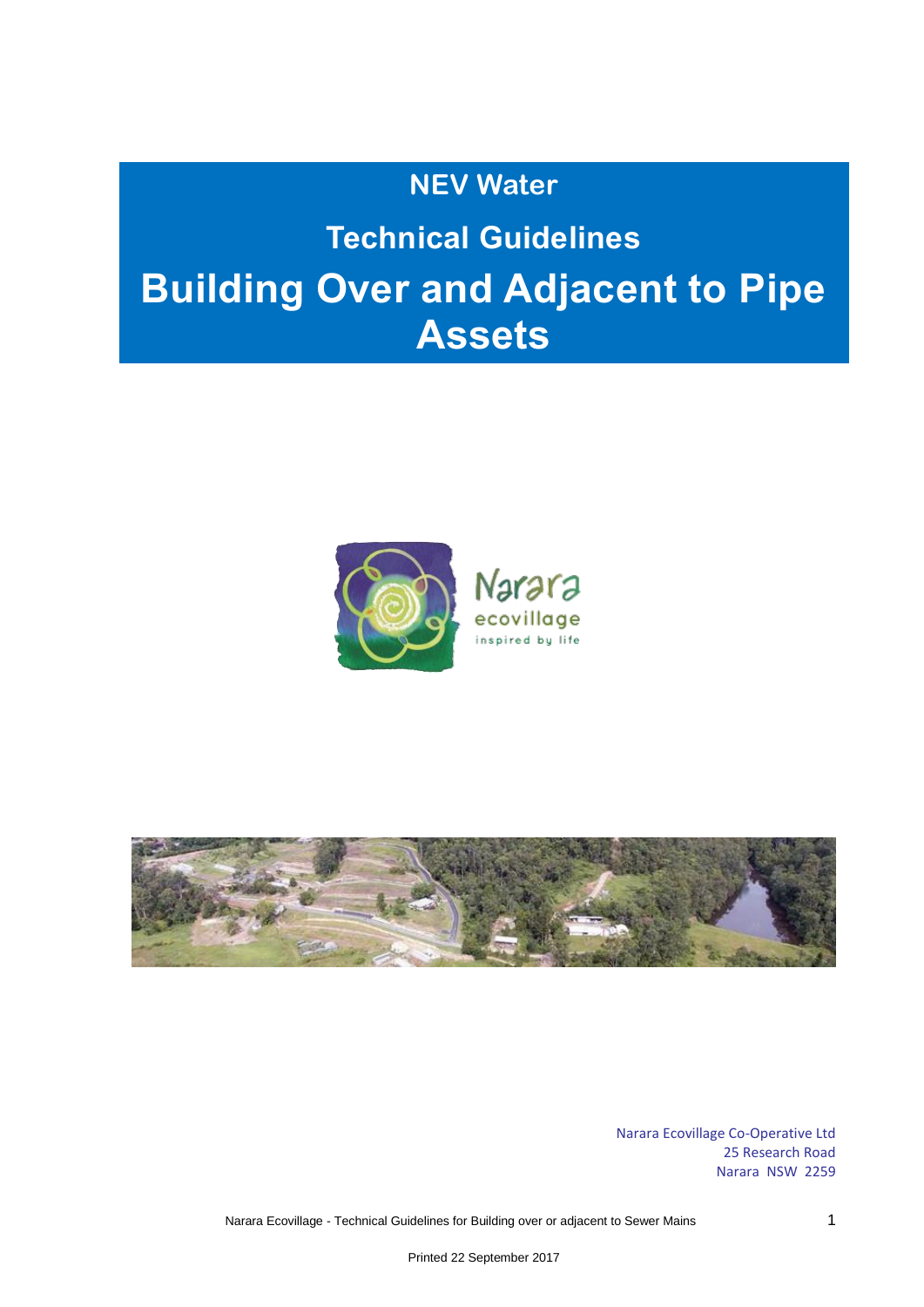### **Document Control**

| <b>Document</b><br>Number: | <b>NEV103</b> | <b>Current Version:</b>        | 1.3 | <b>Document</b><br>Approver: | Head of NEV Water |
|----------------------------|---------------|--------------------------------|-----|------------------------------|-------------------|
| <b>Document</b><br>Owner:  | NEV Water     | <b>Controlled</b><br>Document: | No  | <b>Date</b><br>Approved:     | 20/9/2017         |

## **History of Revisions**

| <b>Version</b> | Date       | <b>Nature of Changes</b>                                                                                                                                                                                           |  |
|----------------|------------|--------------------------------------------------------------------------------------------------------------------------------------------------------------------------------------------------------------------|--|
|                | 10/07/2017 | First Draft                                                                                                                                                                                                        |  |
| 1.1            | 13/07/2017 | Dave Parris minor edits; Reference Document section added; and review of<br>FAOs attachment                                                                                                                        |  |
| 1.2            | 09/08/2017 | 6.19 amended to discourage the exemption option and make the<br>circumstances narrower but less specific. "Attachment A" - private certifier<br>FAQ amended to allow and encourage the use of a private certifier. |  |
| 1.3            | 20/9/2017  | Formatted to comply with NEV document control policy                                                                                                                                                               |  |
|                |            |                                                                                                                                                                                                                    |  |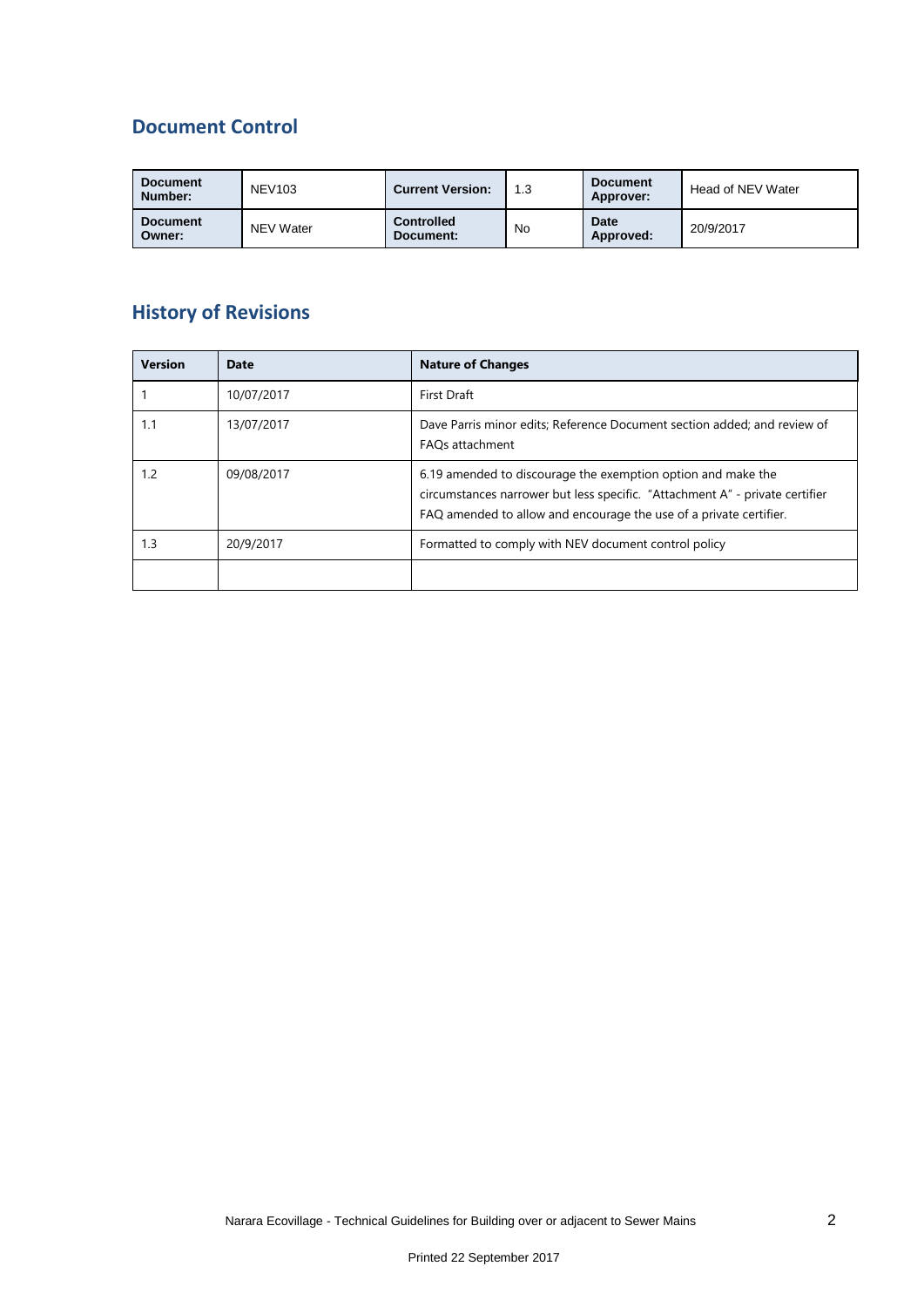## *1.0 PURPOSE*

These Technical Guidelines are designed to outline NEV Water's requirements for building construction or working in proximity to sewer pipes.

## *2.0 OBJECTIVES*

The Technical Guidelines objectives are as follows:

- To protect NEV Water's sewer mains from loads imposed by vehicles or construction of other structures.
- To allow access to those sewer mains by various means for repairs, upgrade or inspection in particular recognising technological innovation in trenchless technology to achieve such access and objectives.
- To ensure the stability and protection of structures over or near the sewer mains.
- To not unreasonably impede or restrict development.

#### *3.0 NEV SEWER INFRASTRUCTURE*

The sewer infrastructure for stage one of the Narara Ecovillage development was constructed in 2017 using polyethylene pipe. There may be some minor elements of the system which connect from the pre-existing Horticulture Research Station buildings that are clay pipes or other material historically used in sewer infrastructure.

The largest pipe size is 250 mm diameter. For this reason there are no manholes (or maintenance access pits) but at junctions and changes in direction or grade there are smaller inspection pits, sometimes referred to as sewer "lamp-holes", that can be used to inspect the sewer line with a light and a CCTV camera device. Clear access to these inspection points needs to be maintained.

The depth of the pipes will vary greatly throughout the sit. Generally the depth will be in the range of 1.0 metre to around 2.5 meters deep.

#### *3.1 Retailing Walls and hard landscaping*

Because of the slope of some lots at NEV, the lot owner may seek to build retaining walls or to significantly change on the lot. Where sewer lines and other infrastructure adjoin lots or cross lots, adequate consideration will need to be given to protection the NEV infrastructure, both during construction and as in relation to ongoing loads that may be imposed on the underground services.

#### *3.2 NEV Equivalent to "Dial Before You Dig"*

When building outside of the Ecovillage there is a service known as "dial-before-you-dig". As NEV is a private subdivision, details of our infrastructure are not available via the *dial-beforeyou-dig* service. Before undertaking excavation and building work (as an individual lot owner or on a NEV Coop or Community Association project) it is all member's responsibility to check the as-built drawings (supplied by Robson Civil Projects) held by the Ecovillage Site Manager.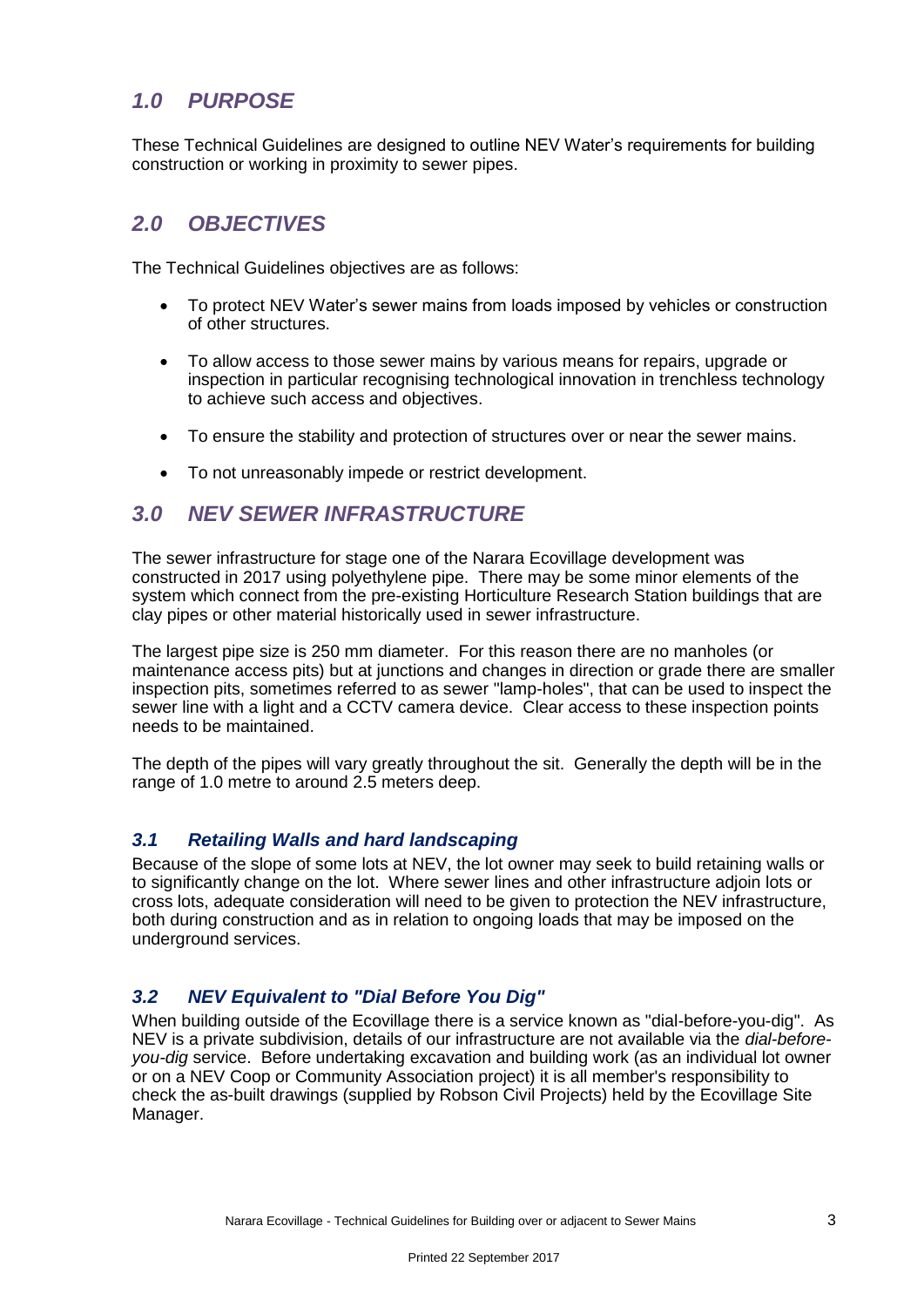## *4.0 DEFINITIONS*

**NEV** means Narara Ecovillage

**NEV Water** means the person or body that represents Narara Ecovillage's water and wastewater utility provider, as licenced under the *Water Industry Completion Act 2006* (WICA)

**Applicant** means the party who is proposing to undertake development activities that involve working in proximity to sewer mains. This includes community title lot owners; leaseholders; and any NEV members or contractors undertaking work on behalf of the Community Association or the Narara Ecovillage Co-operative.

## *5.0 POLICY STATEMENT*

- 5.1. This Policy covers all works in proximity to sewer mains within Narara Ecovillage whether they are undertaken by individual lot owners (or their contractors) or by the co-operative (or its contactors).
- 5.2. It is the personal responsibility of all NEV members and agents thereof to have knowledge of, and to ensure compliance with these Technical Guidelines.
- 5.3. Applicant responsibilities:
	- The applicant must confirm the exact location of sewer mains, from the "relevant project "Works as executed" drawings; or where necessary by engagement of a land surveyor if location and / or depth are of a critical nature.
	- The applicant shall provide full design details of any proposals that address the requirements of these Technical Guidelines to NEV Water or NEV Water's nominated representative for assessment and acceptance.

## *6.0 IMPLEMENTATION GUIDELINES*

#### *6.1 NEV Water building in proximity to sewer strategy*

NEV Water's strategy for managing proposals that involve building in proximity to sewers is outlined below and described further in the following sections. It is the Applicant's responsibility to investigate and document the below options, in consultation with NEV Water.

- 1. Relocate proposed structure
- 2. Relocate NEV Water's affected sewer assets
- 3. Provide protection measures for both NEV Water's sewer assets and proposed structure, and build over/adjacent to asset.

The Applicant shall consider an integrated approach and demonstrate that all associated risks can be managed with marginal costs if building over or adjacent to a sewer is to be considered and accepted by NEV Water.

#### *6.2 Relocation of proposed building*

In all instances the first option considered should be the relocation of the proposed building away from the existing sewer assets.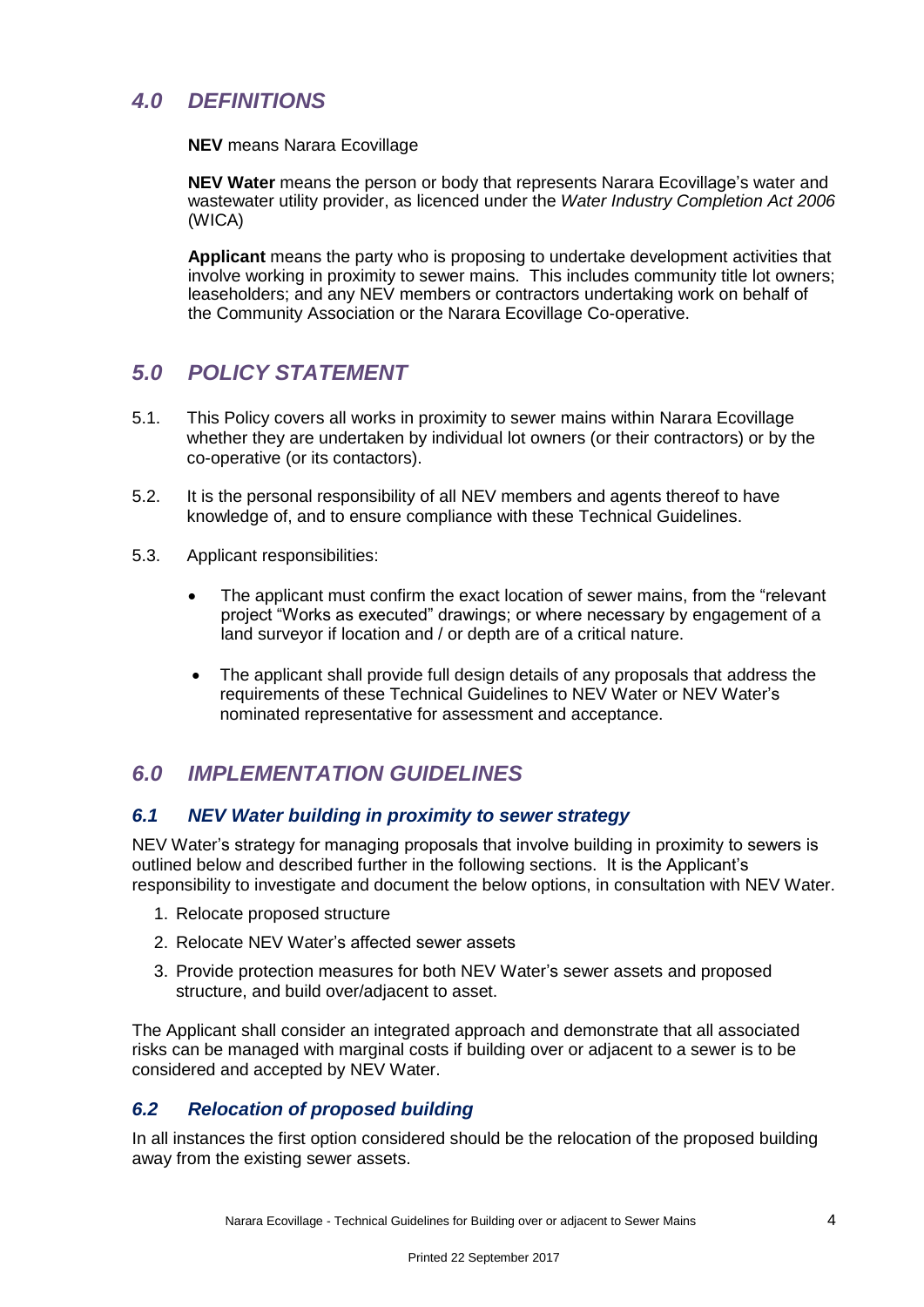If this is not feasible due the position of the sewer main on the property adversely restricting the use of the land, then building over the sewer main in accordance with these Technical Guidelines will be considered. In rare case, relocation of the sewer main may be an option for consideration.

#### *6.3 Relocation of assets*

Where possible it is always preferable to relocate the proposed building/structure to avoid building over sewer mains. Generally relocating the sewer is not feasible though this may be a preferred option in rare cases. Any relocation works need to ensure all required design standards (cover, grade, position) are still met and that the capacity/functionality of the assets are not reduced. All costs associated with the relocation of NEV Water assets are to be funded by the Applicant.

#### *6.4 Investigation and assessment of applications*

NEV Water reserves the right to require whatever investigation of the proposal is required to ensure the ongoing protection and operation of NEV Water sewer assets at the applicant's expense (e.g. in some cases a CCTV inspection of the subject sewer may be required).

#### *6.5 Where the Technical Guidelines apply*

These Technical Guidelines apply to the following four structure types:

- 1. Heavy or Permanent Structures
- 2. Light Weight or Semi-Permanent Structures
- 3. Miscellaneous Structures (Rainwater Tanks, Driveways etc.)
- 4. High rise developments

which are built in the vicinity of sewerage assets.

#### *6.6 Structures*

#### *Category 1 - Heavy or permanent structures*

These structures are typically constructed from masonry, brick, steel, timber and concrete and it is neither reasonable nor practical to remove or dismantle the structure for the purpose of carrying out sewer repairs or refurbishment.

Examples of structures in this category include:

- Houses
- Factories
- Warehouses
- Brick Garages / Workshops
- Structures that are permanently habitable or used as a work place.
- In-Ground Swimming Pools

If category 1 structures are to be built in the vicinity of sewers, the requirements for protection of and access to the existing sewerage network in the following sections must be followed.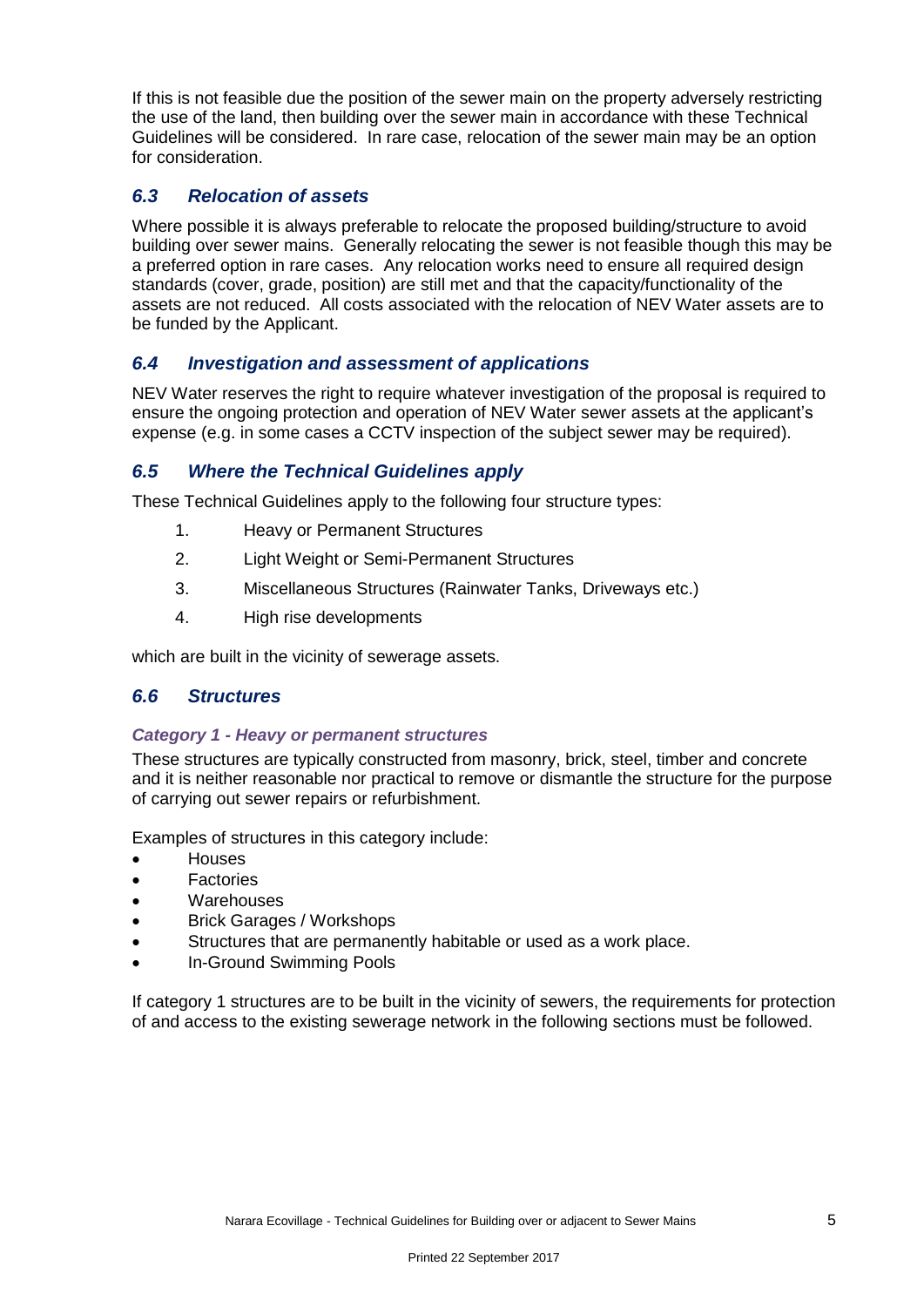#### *Category 2 - Lightweight or semi-permanent structures*

These structures are typically of a type of construction that would make it reasonable to remove / dismantle and re-erect if access to the main, by excavation, was required.

Examples of structures in this category include:

- Pergolas
- Garden sheds
- Above ground pools (restrictions apply)
- Carports
- Timber / fibro / aluminium garages
- Glass houses / ferneries
- Barbecue facilities

These structures must be readily removable in the case of work required to take place on sewerage assets. Asset protection measures as outlined in **Section 6.8**, may still apply to certain structures within this category.

Any future costs arising from the requirement to remove and subsequently reassemble these structures, as directed by NEV Water, will be at the full cost of the owner.

#### *Category 3 – Miscellaneous*

Structures in this category do not normally require protection of the sewer mains. This category includes:

- Fences
- Driveways (concrete, asphalt, pavers etc.)
- Tarmac areas

As long as minimum depth requirements for sewer main have been met, no special protection measures for the sewer main should be required. However, if uncertainty exists in cases of anticipated high loadings or where sewer mains are less than minimum depth advice shall be sought from NEV Water.

Any special conditions applied to Category 3 structures would be on a case-by-case basis and would include in part a stipulation that any removal and reinstatement of the structures (involved with NEV Water accessing the sewer main) would be at the cost of the owner.

Provisions required for access to the existing sewerage network still apply.

#### *6.7 Construction not permitted*

Structures will not be permitted to be built over and/or in close proximity to the following:

- **a.** Sewer inspection-holes (lamp-holes), maintenance points and junctions where sufficient clearances cannot be achieved. (see **Section 6.12** *Clearance from access structures*)
- **b.** No building within NEV easements.

#### *6.8 Asset protection measures*

Where construction of any Category 1 or 2 structures will impose a load within an existing sewer assets zone of influence (see section 6.11), NEV Water may request the Applicant to carry out any combination of the following protection measures: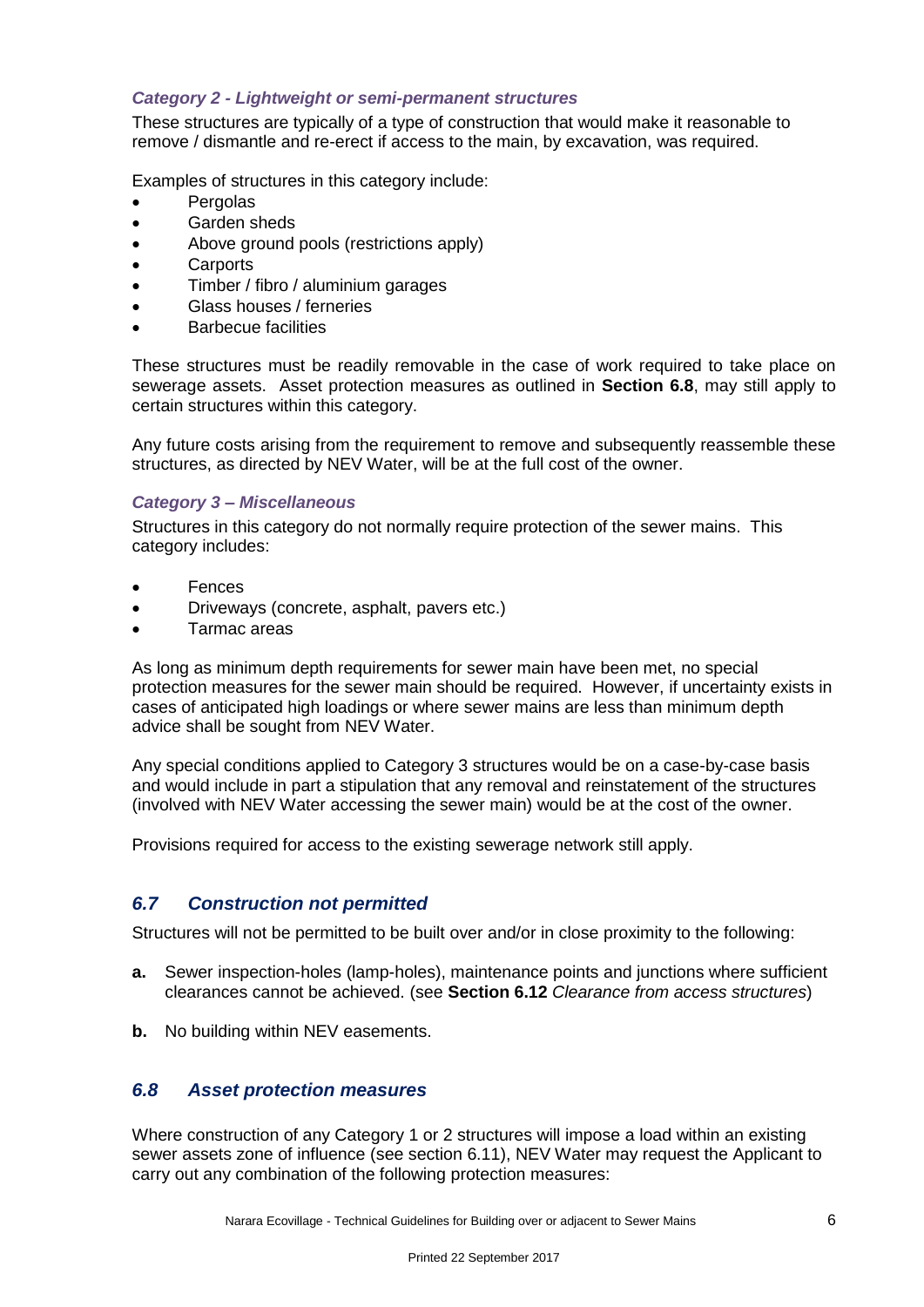- Piering of foundations
- Concrete encasement

The protection measures may also be required due to other factors affecting the asset such as available cover.

#### *6.9 Piering of foundations*

Piering of the proposed structures foundations may be requested to transfer loads outside an assets zone of influence. A certified design prepared by a suitably qualified and experienced Engineer will be required to accompany foundation designs. The plan shall show the design of all footings, beams and piers and clearly note required clearances, ground levels and nominated soil classifications,

The following requirements apply to foundation piering:

- **a.** The building and its foundations are to be designed in such a way that no building loads are transmitted to the sewer main and where possible, the pipe can be repaired or replaced at any time without affecting the stability of the building.
- **b.** Foundations within an assets zone of influence will require piering to a minimum depth of 150mm below the zone of influence of the affected asset or until solid rock is encountered.
- **c.** A minimum horizontal clearance of 1 metre is required between any piers and the face of a sewer main.

The use of displacement and screw pile construction methods will require approval by NEV Water and may require additional clearances to existing assets as directed.

#### *6.10 Concrete encasement*

Concrete encasement of the sewer main may be requested for the protection of sewer mains due to additional loads imposed by the works. Concrete encasement may also be requested if minimum cover requirements cannot be met**.**

Concrete encasement will generally not be permitted where the encased pipe will be located below or within 1m of a Category 1 structure. Encasement may, however, be suitable where minimum cover requirements cannot be met, and/or where the encased pipe is not within 1m of any Category 1 structure.

Any concrete encasement is to comply with the WSAA Standard Drawing (SEW 1205) and the following specification:

- **a.** In trenches (of material other than rock) encasing is to extend 150mm under, on both sides and on top of the pipe barrel.
- **b.** The minimum length of the encasement will be the total length of the sewer that is affected plus a minimum of 1000mm on the each side (Subject to soil conditions and depth of sewer this length may increase).
- **c.** Backfilling of the trench with suitable material as per specification must not commence until at least 48 hours after placing the concrete.
- **d.** Concrete encasement shall not be poured integral with any other foundation or structure. Concrete should be minimum class N20 or N25 (20MPa or 25MPa of strength) where a reinforced concrete design is required.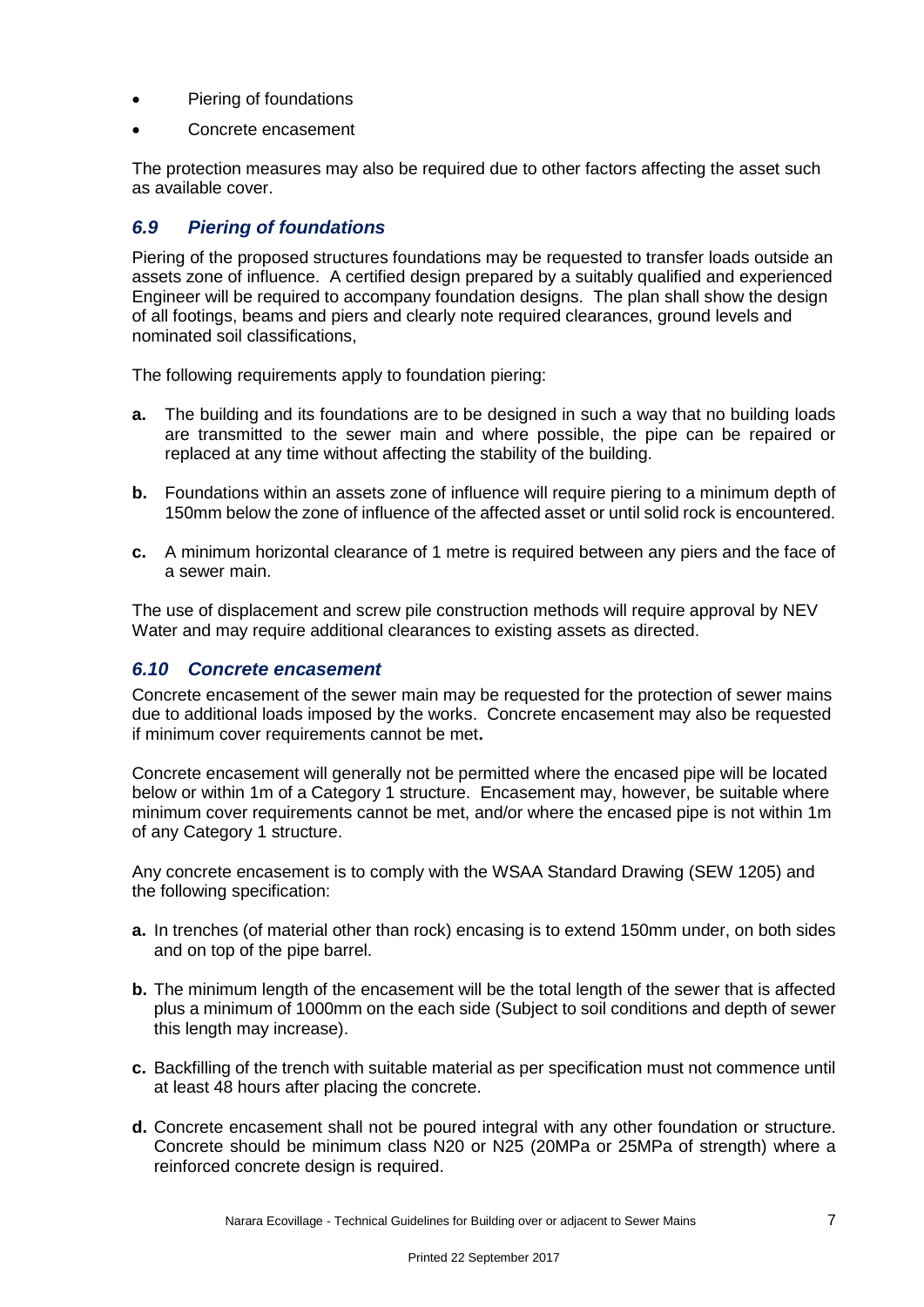- **e.** Where the encasing of sewers in adjoining properties is required, written approval from the adjoining owner to enter the property to carry out the works will be required prior to approval being granted for works to commence.
- A NEV Water representative must be present when encasement work is being carried out.

#### *6.11 Zone of influence*

The Zone of Influence is an area extending both horizontally and longitudinally along the alignment of an underground asset. This area is considered as that part of the ground where:

- 1. Settlement or disturbance of the ground surrounding the pipe may cause damage to buildings or structures on the surface above.
- 2. Loads from buildings or structures on the surface may have an impact on the buried pipe.

Gosford City Council adopts a zone of influence that extends from either side of the bottom of the pipe horizontally for 600 mm, and then slopes up at a grade determined by soil conditions until it meets the ground surface. For soil and clay etc. (as generally found at NEV) this is  $45^\circ$ .



#### **Figure 1**

#### **Based on Gosford Council's defined Zone of Influence for sewer mains (in clay and soil)**

Note: Zone of Influence 1:1 (45°) for soil, clay etc. typical at NEV (a wider angle may be required for sand or fill material)

The zone of influence in figure 1 is shown for level ground. If your land rises or falls away from a sewer or water main, the zone of influence may vary greatly as shown in Figure 2. (below). The slope of your land should be considered when assessing the effects of the zone of the influence on what you propose to build.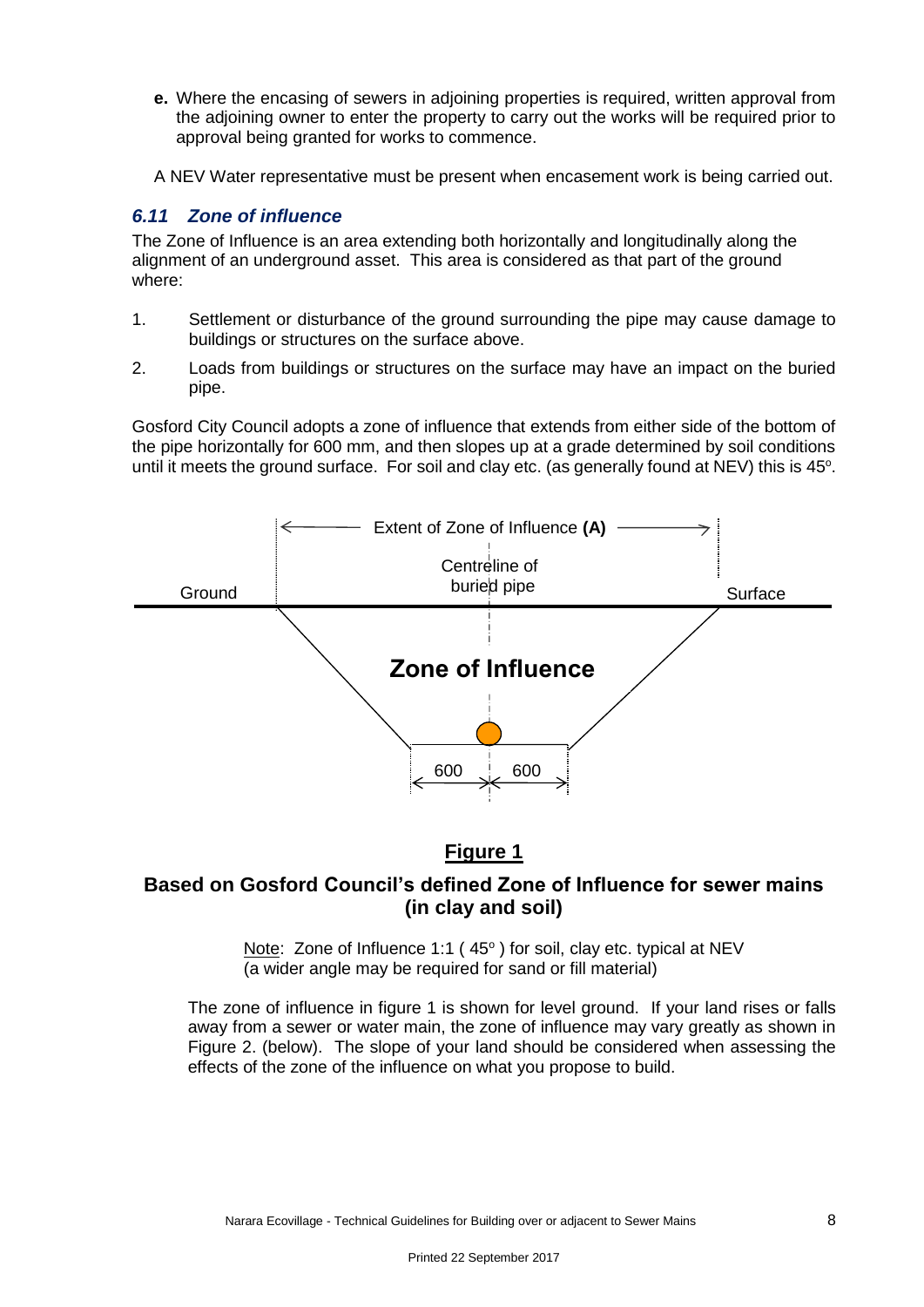**Figure 2 How sloping ground affects the Zone of Influence for sewer and water mains**



Note: Zone of Influence 1:1 (45°) for soil, clay etc. typical at NEV (a wider angle may be required for sand or fill material)

The zone of influence shall be determined by extending a line at an angle of 1 (Horizontal): 1 (Vertical) to the surface, starting from a point 150mm below the invert of the sewer main and half of the trench width measured horizontally from the pipes

|        | Pipe Diameter   Trench Width (w) for ZOI Calculation |  |  |
|--------|------------------------------------------------------|--|--|
| ≤300mm | 900mm                                                |  |  |

Note: The above trench width has made allowance for possible trench support requirements.

It is NEV Water discretion whether to consider a steeper angle of repose (max 1H:1V) for stiff soils (clays etc). Geotechnical investigations and a report from a suitably qualified and experienced Geotechnical Engineer need to be provided by the applicant to support such requests.

#### *6.12 Clearances from access structures*

Any proposed structure shall not prevent future access to existing maintenance structures associated with sewerage assets. These include inspection-holes (lamp-holes)/maintenance shafts.

A minimum horizontal clearance of 1.5m is required around existing access structures as well as a minimum vertical clearance of 3m. The horizontal setback shall increase to 2m if two or more sides of an access structure are built around. The fourth side must be open and accessible at all times.

#### *6.13 Access requirements*

NEV Water requires that all sewer access structures be accessible at all times in case of maintenance or emergency situations.

Developments on properties with sewer inspection-holes (lamp-holes) must provide at least 0.9 metre wide clear access to the sewer structures, i.e. along the boundary between fence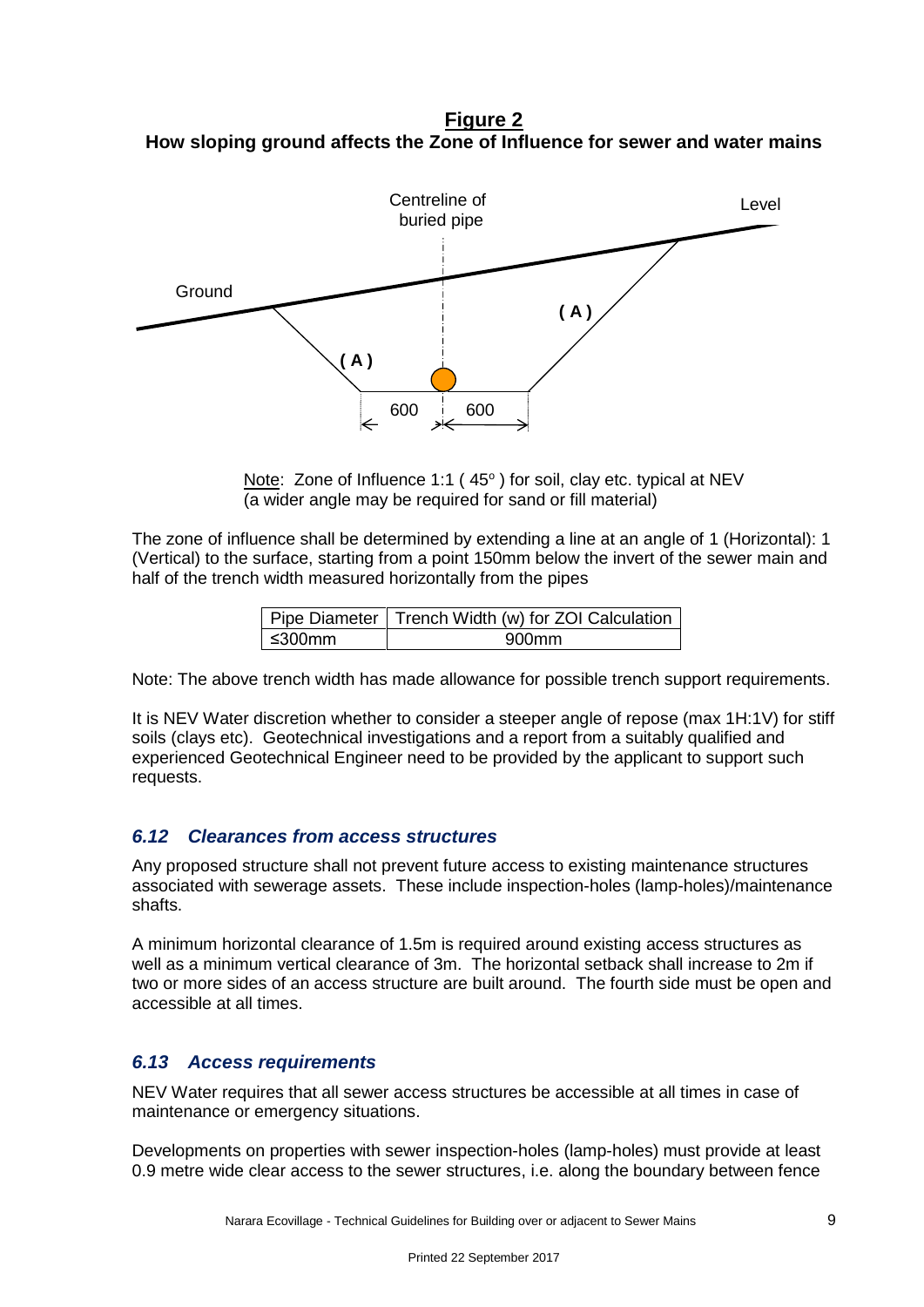and building. This is necessary to allow maintenance access with "tools of trade" such as cleaning rods and lid lifting equipment.

#### *6.14 Retaining walls*

The construction of retaining walls is subject to the following requirements:

- Where the footings of a wall would encroach on the zone of influence the wall is to be designed in accordance with **Section 6.11** (Zone of influence).
- Generally walls over 1.0m in height would not be permitted within 1.0m of the main.
- Minimum cover over the main is to be maintained or an Engineer's assessment is required for protection of the main.
- The wall is to be set back at a minimum of 1.5 m from the centre of a sewer maintenance structures.
- A retaining wall less than 1.0m in height will be permitted over or within the zone of influence without the requirement for an Engineer's design provided that:
	- $\circ$  the wall is at least 3.0m from an adjoining property or building/structure;
	- o The wall would not be subject to vehicle loadings.
- Any retaining wall crossing a sewer main must be supported over the main with a reinforced concrete foundation designed in accordance with **Section 6.11** (*Zone of influence*) and **Section 6.12** *(Clearance from access structures)* to ensure no loads from the wall are transferred to the sewer main i.e. bridging slab foundation.

#### *6.14 Filling over sewer mains*

The allowable depth of fill that can be placed over sewerage mains depends on the material type and stiffness class of the existing pipe. Site filling that increases the depth to the main above 2.5m will require NEV Water approval. Documentation to be provided to NEV Water in support of filling over a sewer must include certification from a suitably experienced qualified civil, structural or geotechnical engineer that

- The loading imposed will not adversely affect the underlying sewer, or
- The remediation work proposed will prevent any adverse loading on the underlying sewer

The placing of fill to excessive depths over NEV Water's main is not permitted (5m is a maximum depth for practical access) regardless of the structural capacity of the pipe. No fill is to be placed over sewer manholes. Manholes are to be raised in conjunction with any site filling. Finished lid levels of maintenance structures, relative to finished surface level, will be advised by NEV Water based on the land use and prevalence of flooding.

#### *6.15 Excavations over and adjacent to mains*

Generally excavations over or adjacent to a sewer main are not to reduce the earth cover over the main to less than the minimum limits as detailed in NEV Water's adopted Code of Practice for the design and construction of Sewerage Networks.

Any interference or damage to sewer infrastructure caused by such excavations must be restored and repaired at the cost of the lot owner to the satisfaction of NEV Water.

Any proposal to reduce cover over a sewer to less than the limits imposed in the code of practice will require specific NEV Water approval. Documentation to be provided to NEV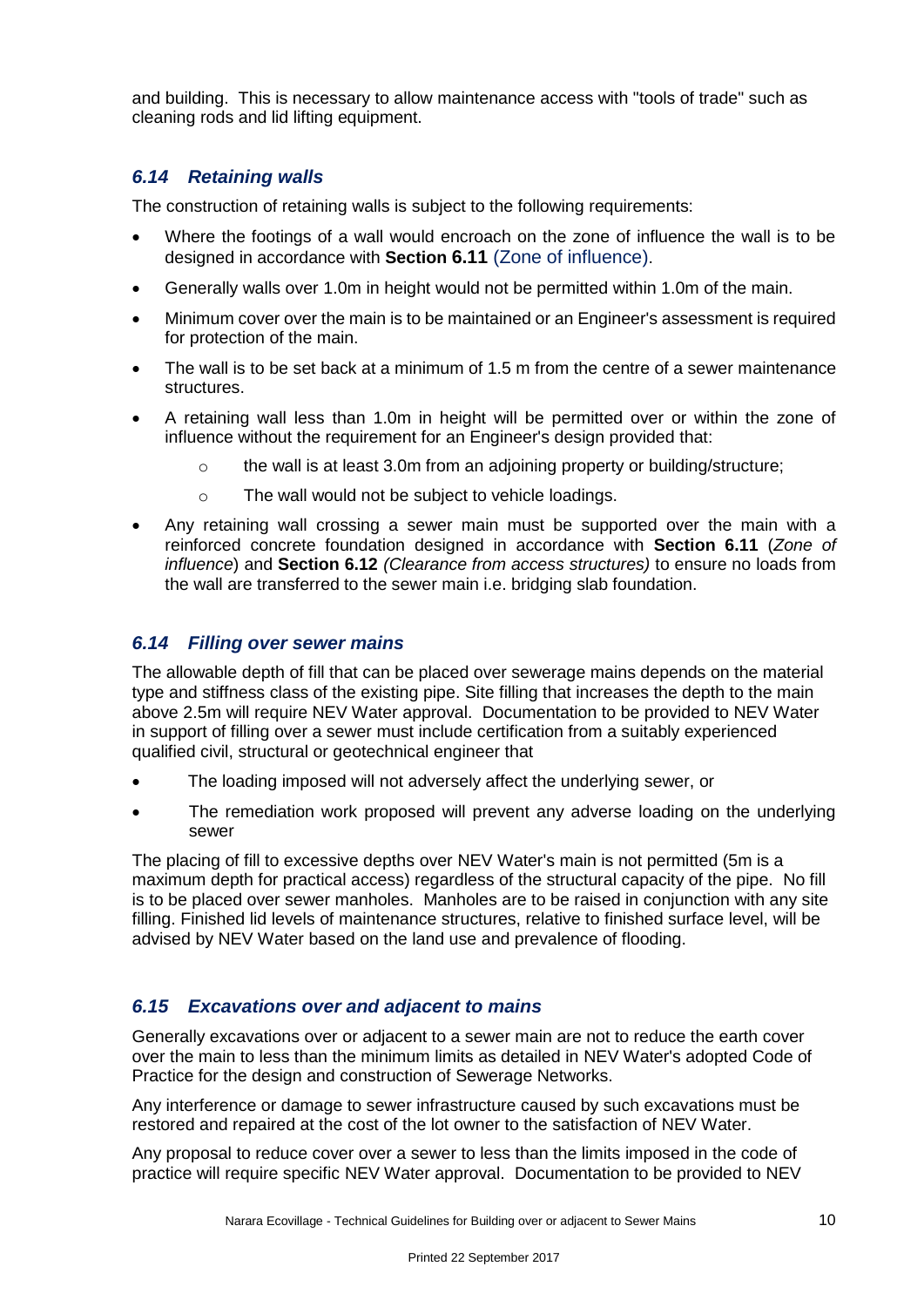Water in support of reducing cover over a sewer main must include, amongst other things, certification from a suitably experienced qualified civil, structural or geotechnical engineer certifying that

- The reduced cover is sufficient for potential surface loading to not adversely affect the underlying sewer loading imposed will not adversely affect the underlying sewer, or
- The remediation work (if any) proposed will prevent any expected loading over the sewer from having and adverse impact on the sewer

#### *6.16 Earth embankments*

On sloping sites there is potential that earthworks down slope of an existing sewer main could present a risk for land slip or erosion of soil providing cover and/or side support to an existing sewer main.

Any proposed regrading of land immediately down slope of an existing sewer main should be designed with a slope no steeper than 3 (horizontal) to 1 (vertical) to ensure future erosion and/or land slip does not reduce cover and/or support to the existing sewer main. Steeper embankments would be permitted where the embankment is certified by a suitably experienced qualified civil, structural or geotechnical engineer and approved by NEV Water based on the certification.

Retaining walls may be required to provide support down slope of existing sewer mains if substantial regrading is proposed.

#### *6.17 Protection*

Should there be the likelihood of a vehicle, machine or implement impact to a sewer main, the main is to have adequate protection against such an impact. The proposed protection type, treatment, strength, etc. shall be subject to approval by NEV Water. Should NEV Water consider that the proposed sewer location presents a high likelihood of being impacted; the sewer main may be required to be relocated elsewhere at full cost to the Applicant.

#### *6.18 Private sewer line construction*

Internal (not NEV Water) sewers within lots shall be in accordance with AS/NZS 3500 and the BCA as appropriate.

#### *6.19 Exemptions to theseTechnical Guidelines*

Avoiding building over sewer lines and designing to avoiding a zone of influence that could impact on the sewer line (with piering if required) is the approach strongly preferred by NEV Water. However NEV Water may consider an exemption from the piering requirement in theseTechnical Guidelines in some limited situations. This may include light structures that could be moved if required. The owner would need to request in writing that the requirement for piering of the structure in accordance with these Technical Guidelines be removed and, if accepted by NEV Water, the owner acknowledges in writing that the owner accepts responsibility for any future issues which may arise as a consequence of the additions and the sewer main. NEV Water may require an engineer's report in support of a request for exemption from these Technical Guidelines.

#### *6.20 Costs*

The Applicant will be responsible for all costs associated with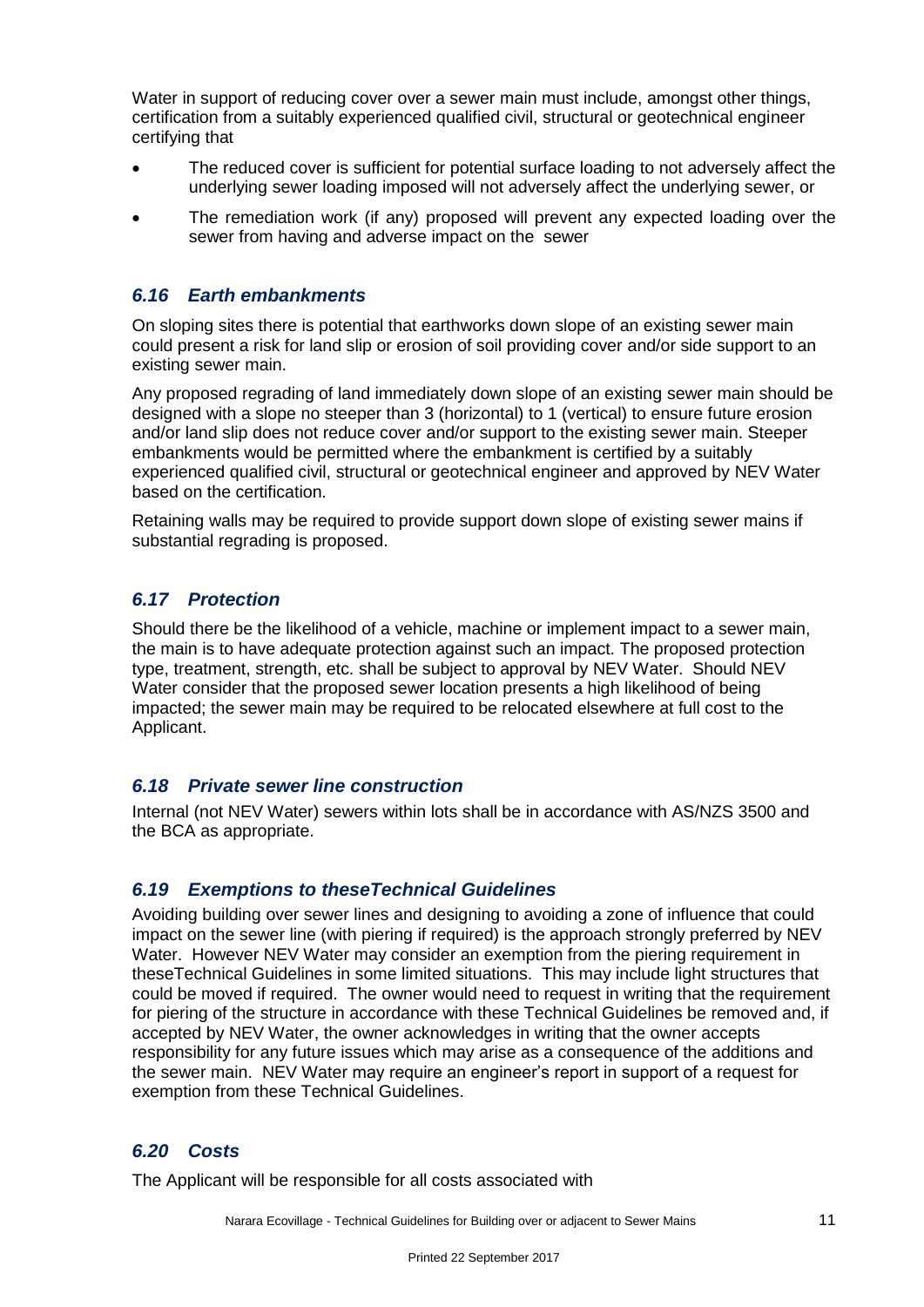- All investigation and design and obtaining NEV Water acceptance of any proposal.
- If approval is granted then any construction costs
- Repairing any damage to a sewer main or associated sewer infrastructure caused by construction over or near an existing sewer.

If NEV Water decides to upsize a sewer main subject to relocation by an Applicant, then a cost sharing arrangement may be agreed to between both parties that reflects the extra costs associated with installing a larger diameter main at the time of relocation by the Applicant. Note this may not apply where the upsizing of the pipe is required due to the additional capacity required for the subject development.

The Applicant will have no claim on NEV Water for any costs incurred in the event that approval is not granted.

## *7.0 REFERRENCE DOCUMENTS*

Central Coast Council – Wyong: Sewer Mains

<https://www.wyong.nsw.gov.au/building-and-development/sewer-mains>

Central Coast Council – Gosford: building-over-or-near-council-sewer-and-water-mainsguidelines

Sydney Water – Technical Guidelines – Building over and adjacent to pipe assets

[http://www.sydneywater.com.au/web/groups/publicwebcontent/documents/document/zgrf/md](http://www.sydneywater.com.au/web/groups/publicwebcontent/documents/document/zgrf/mdc2/~edisp/dd_076198.pdf) [c2/~edisp/dd\\_076198.pdf](http://www.sydneywater.com.au/web/groups/publicwebcontent/documents/document/zgrf/mdc2/~edisp/dd_076198.pdf)

WSA 02-2014 (Water Services Association of Australia) – Gravity sewerage Code of Australia WSA. Code Contents Extract (Third edition version 3.1).

[https://www.wsaa.asn.au/sites/default/files/products/extracts/WSA02%20Version%203\\_1\\_Co](https://www.wsaa.asn.au/sites/default/files/products/extracts/WSA02%20Version%203_1_Code%20Contents%20Extract.pdf) [de%20Contents%20Extract.pdf](https://www.wsaa.asn.au/sites/default/files/products/extracts/WSA02%20Version%203_1_Code%20Contents%20Extract.pdf)

NB: A full copy of the WSA code costs \$640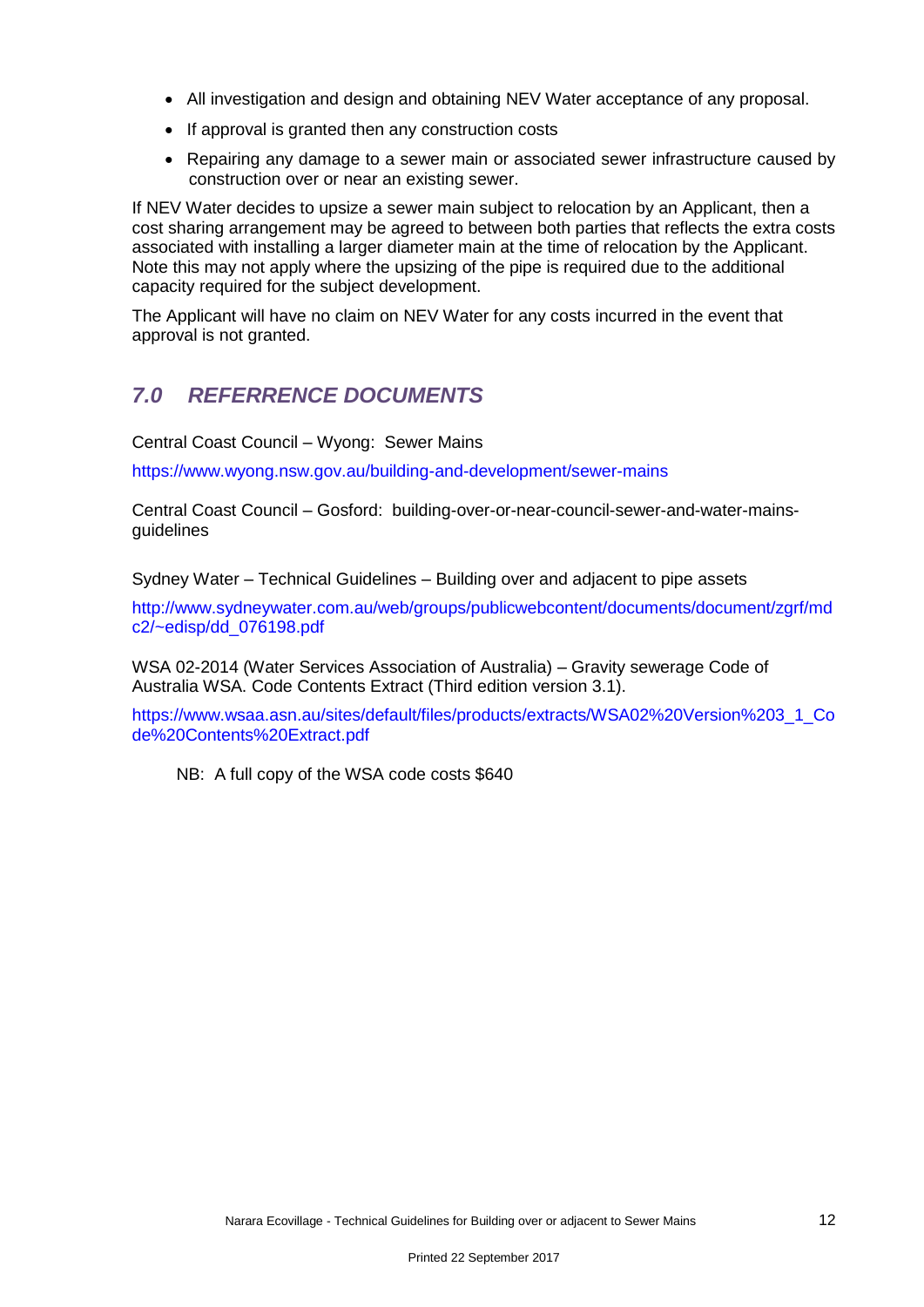## *ATTACHEMENT A: FREQUENTLY ASKED QUESTIONS -*

#### **about building over or near sewer mains** (based of Gosford Council Guidelines)

#### **Can I build over a sewer main?**

NEV Water may allow you to build structures over sewer mains subject to certain conditions, which may include piers under the structure and concrete encasement of the sewer main.

#### **Can I build over a sewer inspection pits (or lamp-hole)?**

**No** – NEV Water will not allow you to build over a sewer lamp-hole as they must remain accessible at all times. Any structure must be at least 1.5 metres away. Some lightweight structures may be approved subject to conditions.

#### **Can I build over my sewer junction?**

**No** - If you wish to build over a section of sewer main that contains a sewer junction (where my private sewer line joins the NEV Water owned main), you will need to arrange a new junction to be "cut-in" clear of the proposed building.

#### **What is a Zone of Influence?**

A zone of influence is an area either side of a buried pipe where it is considered that a structure may impose a load through the ground on to the pipe, or where settlement or excavation of the sewer or water trench may cause damage to a structure

#### **What does "self-supporting " mean?**

If you are building over a sewer main, or in the zone of influence of a sewer main, NEV Water requires that your plans have engineer's certification that "*the building is designed to be selfsupporting within the zone of influence*". That is, the engineer has designed the foundations of the building or structure to protect it from damage if the ground around the main subsides, settles or moves or if NEV Water need to replace the main using standard construction techniques. The self-supporting nature of the building also means that the load from the structure is transferred to the ground outside the zone of influence area, protecting the sewer or water main from any damage.

#### **Can I put a water tank (or an above-ground swimming pool) over a sewer main?**

In most instances, yes, although size and type of pipe will determine if it is acceptable. If approved NEV Water shall require concrete encasement of the sewer main under the water tank or pool.

#### **What can I build over a sewer main without concrete encasing the sewer?**

NEV Water will allow some lightweight structures over various types of sewer mains without requiring sewer main or foundation protection. If you are building a carport, pergola, small garden type shed or a small retaining wall (less than 1 metre in height), in most cases foundation support or sewer main protection will not be required.

#### *Note : Some requirements may apply such as concrete encasement of the sewer main where support post are located within 600mm of a sewer main.*

#### **What is involved in concrete encasing a sewer main?**

Concrete encasement is basically surrounding a buried pipe with mass concrete. A trench is dug to uncover the buried pipe, and the soil is cleared away from the pipe. Concrete is then placed around the sewer main. The concrete is then covered with plastic and left to cure to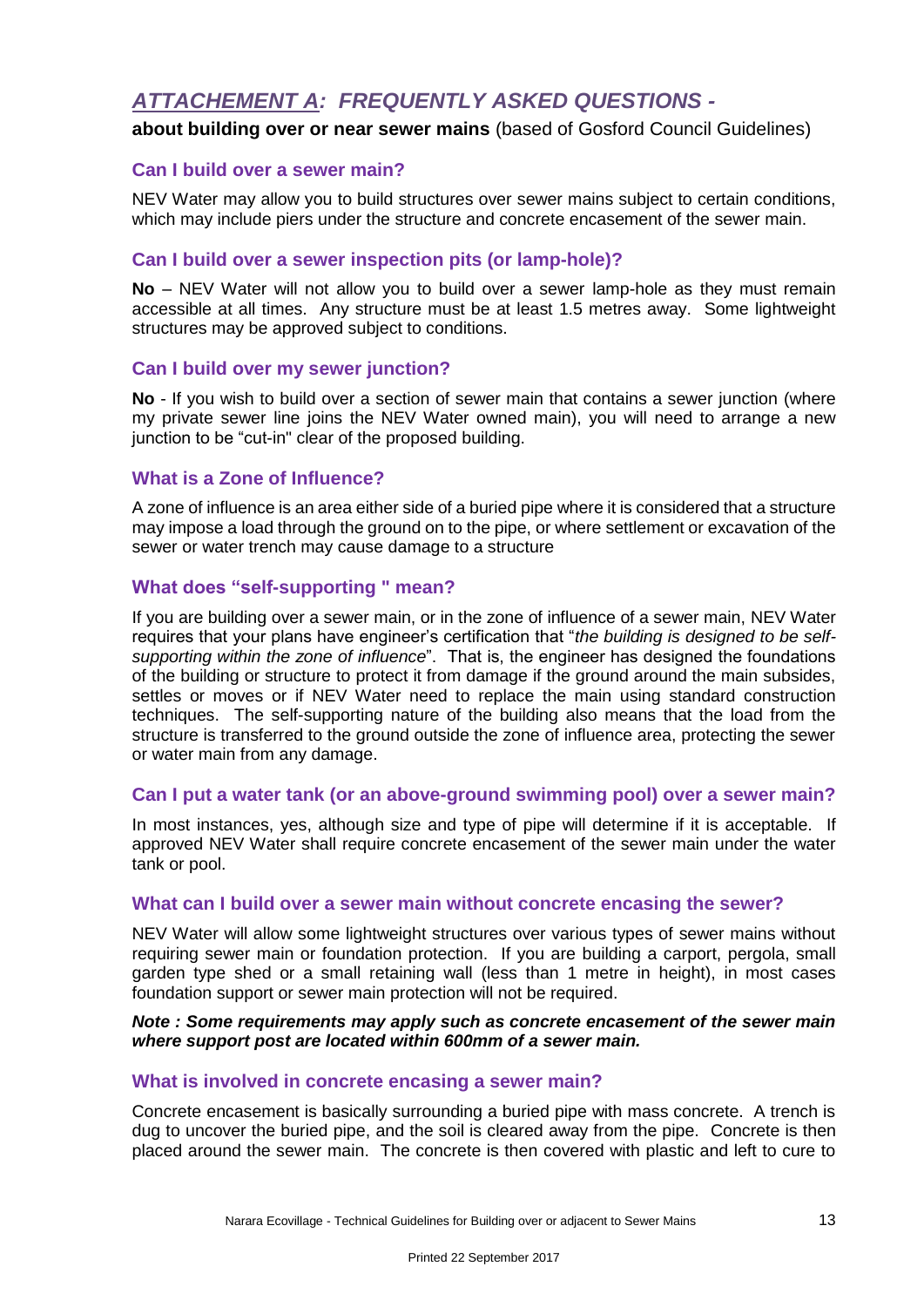achieve the required strength before the trench is backfilled. NEV Water may specify steel reinforcement in the concrete encasement for particular situations.

#### **How do I arrange to have a sewer main concrete encased?**

NEV Water does not undertake this work. You will need to engage a suitably experienced contractor to carry out the encasement, which is subject to inspection by NEV Water to ensure that it complies with these guidelines and any engineering specifications for the work. The cost and difficulty of the work may vary greatly and will depend on the depth of the sewer, ground conditions and site access. You should seek advice from a structural engineer on this matter.

#### **Can I have my concrete encasement work inspected by private certification?**

**Yes** – As NEV Water does not have the resources and expertise to certify concrete encasement work, a private certifier will be required to approve must be inspected by NEV Water. Fees for a private certifier or for an engineer's report will be at the lot owners expense.

#### **How do I arrange to raise or lower a sewer inspection pits (or lamp-hole)?**

If you have landscaped your yard, and now find that an inspection pit lid is buried or sits up above the new ground level, you should arrange to have the inspection pit raised or lowered so it is still accessible by NEV Water.

#### *Note: The applicant will be responsible for all costs involved in the work*

#### **Can I construct a driveway or lay pavers over the sewer?**

In most instances, yes, NEV Water generally allows residential driveways over the sewer without protection requirements*.* Any inspection pit fittings in the driveway will need to be altered to suit the finished level of the driveway at the applicant's cost.

*Note: Council may specify sewer main protection or specific expansion jointing in certain circumstances i.e. concrete encasement may be required where driveway construction results in less than minimum cover over a sewer main. Any required work is at applicant's cost.*

#### **Can I construct a driveway over a water main in the footpath?**

**Yes** – NEV Water will generally allow residential driveways over water mains without protection requirements. Fittings on the water main such as hydrants and stop valves may also require alteration to their surface level. Any required work is at applicant's cost.

*Note: In cases where a water main has a shallow depth, Council may require the main to be concrete encased or lowered to provide sufficient cover. The applicant is responsible for the cost any required work.*

#### **Can I increase or reduce the depth of the sewer by landscaping my yard?**

If your land is sloping you may want to cut or fill the land to form level areas. You must take care if you intend to cut in the vicinity of the sewer. Sewer pipes in backyards can be as shallow as 450mm, **so before you intend to reduce ground levels you must contact NEV Water to determine the depth and location of the sewer main**. Placing fill over a sewer pipe can also cause potential problems by increasing the depth of the pipe. If you wish to place more that 1 metre of fill over a sewer main, you should contact NEV Water for approval.